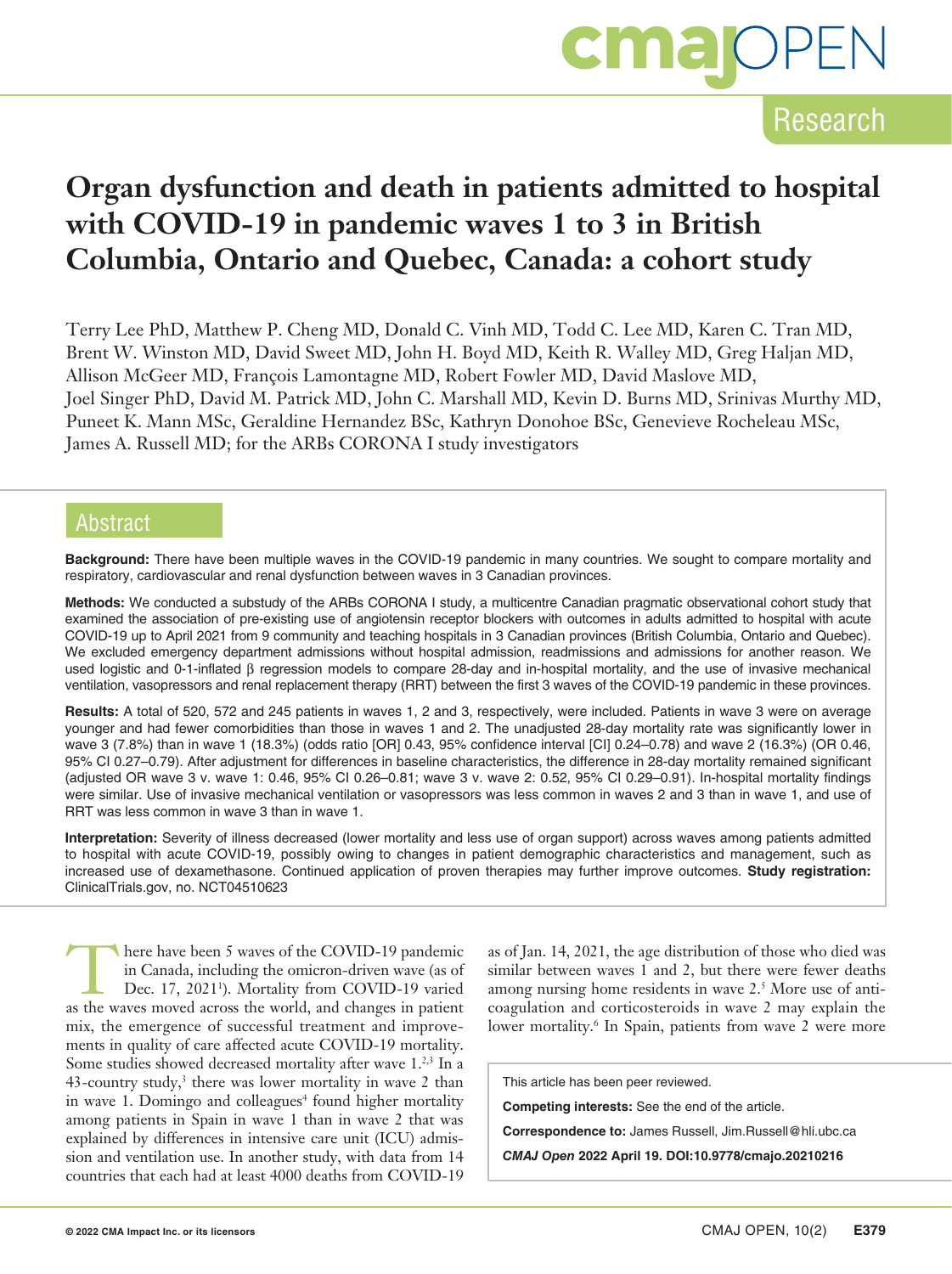# **cma** OPEN

### Research

often treated with noninvasive ventilation and corticosteroids, and less often with invasive ventilation, usual oxygen therapy and anticoagulants.7 Other studies showed increased mortality in later waves in Africa<sup>8</sup> and South Korea.<sup>9</sup>

Although prior studies showed differences in case numbers across waves, $2-9$  we are not aware of any reports of differences in organ dysfunction and use of organ-supporting care (ventilation, vasopressors and renal replacement therapy [RRT]) across waves. Differences in outcomes between waves may be due to differences in patient characteristics (age, comorbidities<sup>2-9</sup>), viral characteristics (viral load<sup>10,11</sup> and variants of concern<sup>12</sup>), natural immunity,<sup>13</sup> genetics,<sup>14</sup> postvaccination immunity,<sup>15</sup> resources (hospital<sup>16</sup> and ICU<sup>17,18</sup> bed availability) and treatments (dexamethasone<sup>19,20</sup>). Examination of differences in patient baseline characteristics between waves would require adjusted analyses, but not all studies did such analyses.

In this cohort study, we sought to compare mortality and use of respiratory, cardiovascular and renal support among adults admitted to hospital with acute COVID-19 in 3 Canadian provinces between pandemic waves 1, 2 and 3. Our hypothesis was that there were differences in patient characteristics, mortality and use of ventilation, vasopressors and RRT across these waves.

#### **Methods**

#### **Study design**

This was a substudy of the ARBs CORONA I study, $^{21}$  a multicentre Canadian pragmatic observational cohort study to examine the association of pre-existing use of angiotensin receptor blockers with outcomes in patients admitted to hospital with COVID-19. We used data from the ARBs CORONA I study to compare mortality and respiratory, cardiovascular and renal dysfunction between the first 3 waves in 3 Canadian provinces (British Columbia, Ontario and Quebec). The present study is reported in accordance with the STROBE checklist.<sup>22</sup>

#### **Setting**

Sites for the ARBs CORONA I study (Appendix 1, Table S1, available at www.cmajopen.ca/content/10/2/E379/suppl/ DC1) were 9 community and teaching hospitals in British Columbia, Ontario and Quebec that saw large numbers of patients admitted with acute COVID-19.

Two authors (T.L. and J.A.R.) independently derived definitions of waves 1, 2 and 3 in BC, Ontario and Quebec from the Canadian national COVID-19 daily epidemiology update website<sup>23</sup> through visual identification of the start and end of cycles in daily case count for each province. Differences were resolved through discussion.

#### **Participants**

Those eligible for the study were adults (age > 18 yr) who had SARS-CoV-2 infection confirmed by clinically approved laboratory SARS-CoV-2 testing at local hospital or provincial laboratories and were admitted to hospital for acute COVID-19. Patients were defined as having acute COVID-19 based

on best evidence at the time $24-28$  and when the site investigator judged that the admitting illness (to a ward or the ICU) was consistent with a clinical presentation of acute COVID-19.

We excluded readmissions for acute COVID-19, emergency department admissions without hospital admission, and hospital admissions of patients with a positive SARS-CoV-2 test result but whose acute illness was not due to acute COVID-19. Sites that enrolled only patients admitted to the ICU were excluded, as crude comparisons between waves would have been confounded by the proportions of patients from these sites in each wave (Appendix 1).

#### **Data sources**

Patients were identified prospectively at the sites, and data were collected by ARBs CORONA I research coordinators at each site using specifically designed electronic case report forms (Appendix 1). Baseline data were the first data available within 24 hours of admission. Quebec sites were unable to recruit patients in wave 3 owing to research coordinator shortages. Random samples of 15% of the records were reviewed for accuracy by the data monitoring team. There were no concerns regarding the quality of data, and any missing data were requested and included in the database.

#### **Outcomes**

For 28-day mortality, patients discharged alive before day 28 and lost to follow-up were assumed to be survivors at day 28.19,20,29

We scored organ dysfunction as the use of invasive mechanical ventilation, vasopressors or RRT, and as days alive and free (DAF) of invasive mechanical ventilation, vasopressors and RRT within the first 14 days (Appendix 1).

Medications looked at are listed in Appendix 1, Relevant variables captured on ARBs CORONA I case report forms.

#### **Sample size**

No formal sample size calculation was performed for this analysis as it was a substudy of the ARBs CORONA I study. The initial planned sample size of the ARBs CORONA I study was  $497;^{21}$  this was later increased to 1600 because several prior studies of association of exposure to angiotensin receptor blockers with outcomes were published, so we reasoned that a larger sample would be more clinically relevant.

#### **Statistical analysis**

We compared patient baseline characteristics using the  $\chi^2$  test, Fisher exact test, analysis of variance or Kruskal– Wallis test, as appropriate. To compare outcomes across waves, we performed unadjusted and adjusted regression analyses, adjusting for predefined factors in ARBs CORONA I, including age, sex, comorbidities (chronic heart disease, hypertension, chronic kidney disease and diabetes, the comorbidities most commonly associated with death in patients with COVID-1924,27,30) and baseline systolic blood pressure, plus organ dysfunction confounders (baseline heart rate, oxygen saturation level and creatinine level), which were different across waves.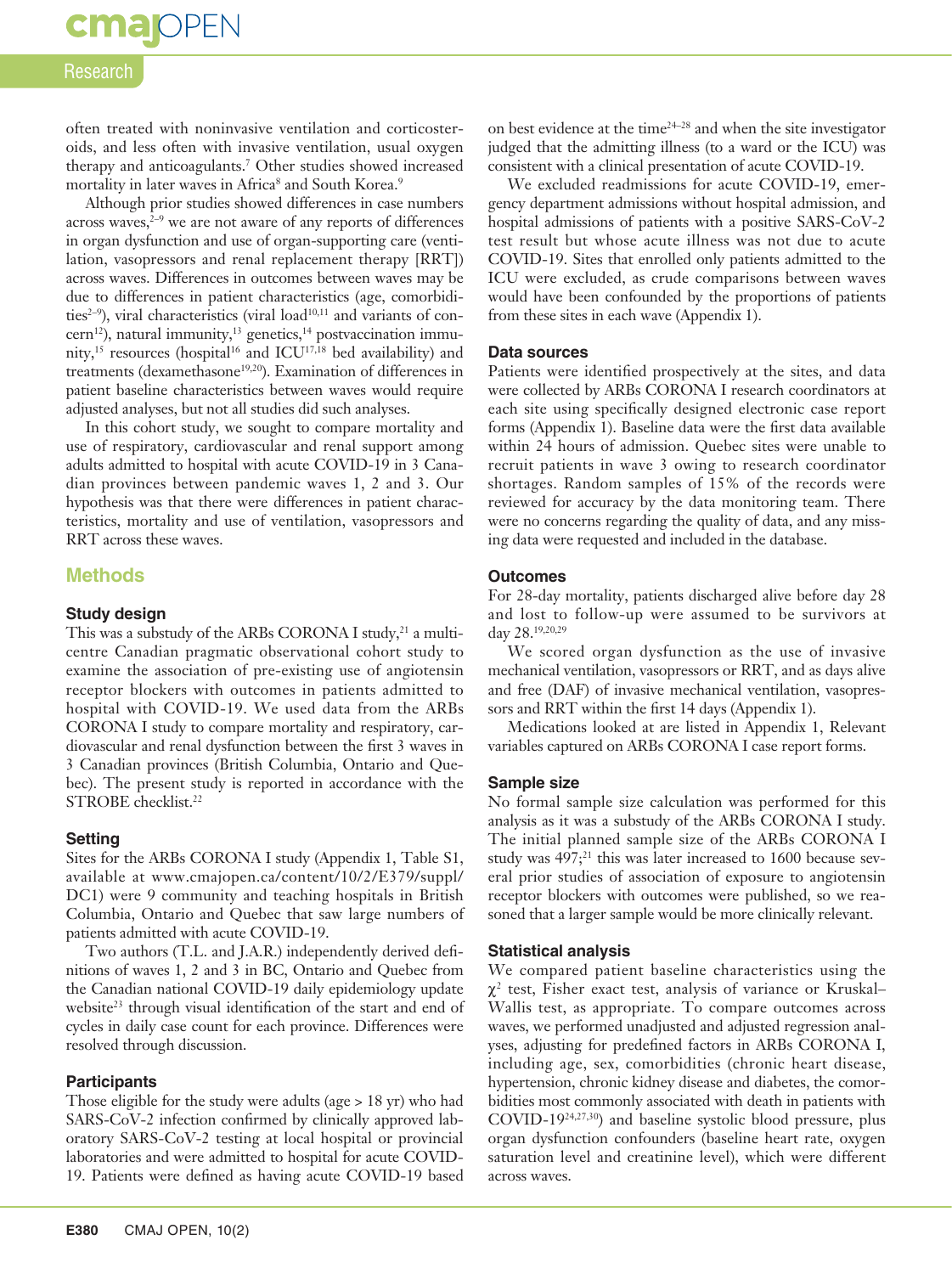We used logistic regression to compare 28-day and inhospital mortality, and any use of invasive mechanical ventilation, vasopressors or RRT during the hospital stay or the first 14 days. Results were expressed as odds ratio (OR) and 95% confidence interval (CI). We compared DAF between waves using 0-1-inflated β regression (Appendix 1), as the observed data had a U-shaped distribution; results were expressed as mean difference in DAF. Adjusted analysis for DAF of RRT was not feasible because too few patients received RRT during the first 14 days.

Within each regression model, we compared outcomes between pairs of waves. Because the regional distribution of patients was different across waves owing to varying levels of site participation over time, we accounted for site effect in all regression analyses (unadjusted and adjusted) by including a site effect term in the model. Site effect was considered as random in logistic regression but as fixed in 0-1-inflated β regression owing to numeric issues and computational limitations. In a sensitivity analysis, we restricted our analyses to BC, which contributed data throughout the 3 waves.

As there were minimal missing data, we excluded patients with missing data from the corresponding analysis. Around 5% of patients were excluded from the adjusted regression analyses as they did not have complete data on all the required variables.

Analyses were conducted in SAS 9.4 (SAS Institute) and R 4.0.4 (R Foundation for Statistical Computing). A *p* value < 0.05 was considered statistically significant.

#### **Ethics approval**

The study was approved by Providence Health Care and the University of British Columbia Human Research Committee and by each of the contributing clinical sites. Anonymized clinical data were deemed low risk, and informed consent was deemed not necessary for this research.

#### **Results**

Of 1337 patients with evaluable data admitted from Mar. 2, 2020, to Apr. 14, 2021, 520 (38.9%), 572 (42.8%) and 245 (18.3%) were in waves 1, 2 and 3, respectively (Figure 1). The regional distribution of patients varied across waves owing to varying levels of site participation (Figure 2; Appendix 1, Table S1).

Compared to patients in waves 1 and 2, those in wave 3 were significantly younger (mean age 63.3 yr, 65.8 yr and 70.2 yr in waves 3, 2 and 1, respectively,  $p < 0.001$ ) and less likely to have chronic cardiac disease, hypertension, chronic kidney disease or diabetes (148/244 [60.7%], 381/569 [67.0%] and 370/518 [71.4%] in waves 3, 2 and 1, respectively, *p* = 0.01) (Figure 3, Table 1; Appendix 1, Table S2).

Treatments differed across waves. Lopinavir–ritonavir was administered to 13/516 patients (2.5%) in wave 1 versus no patients in waves 2 and 3  $(p < 0.001)$  (Figure 4; Appendix 1, Table S3). Remdesivir use increased between waves 1 and 2 (8/516 [1.6%] to 96/569 [16.9%]) and then decreased in wave 3  $(24/245 [9.8\%])$  ( $p < 0.001$ ). Corticosteroid use



Figure 1: Flow diagram showing patient selection. Note: ED = emergency department, ICU = intensive care unit.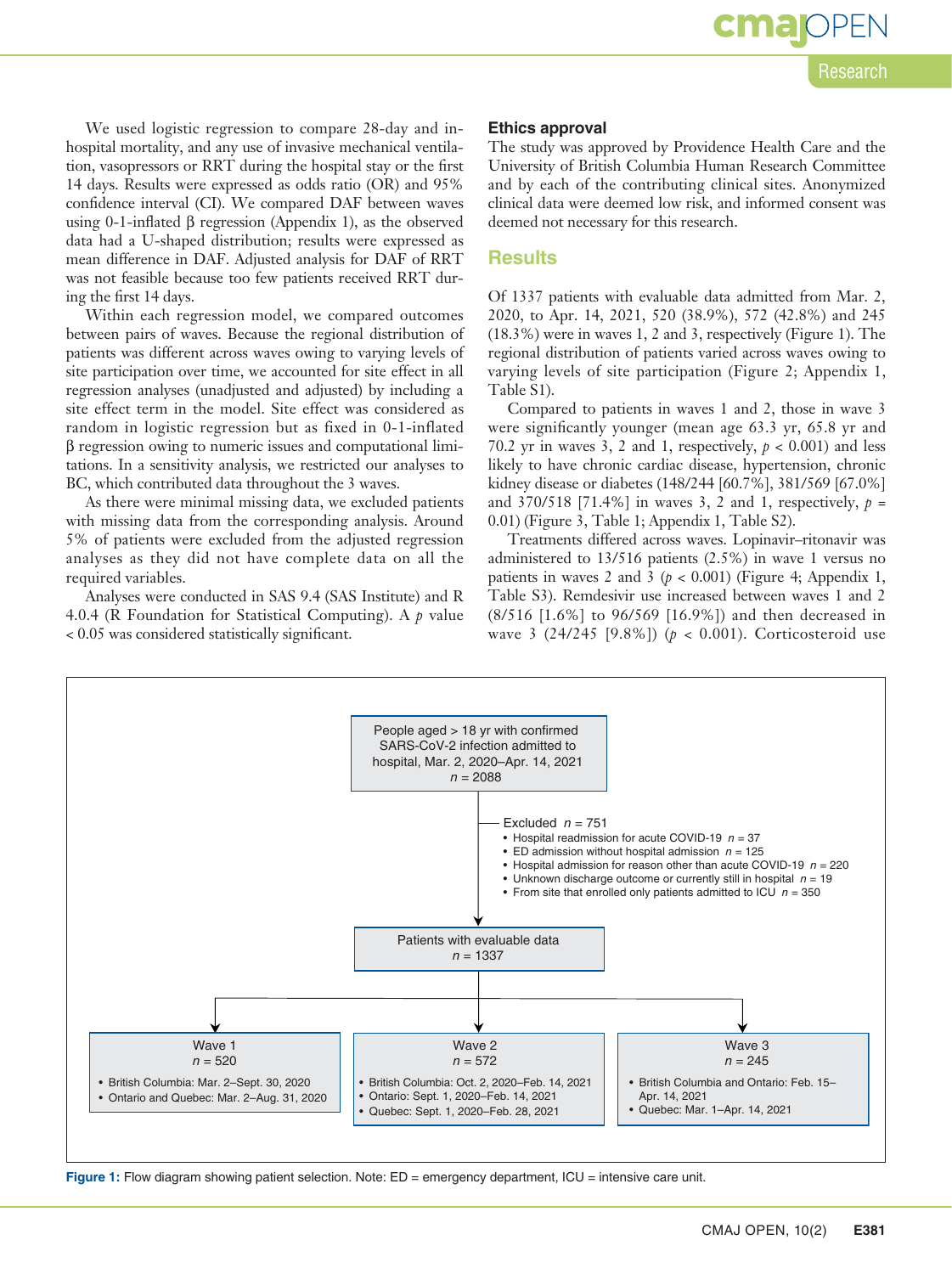# **cmaj**OPEN

### Research



**Figure 2:** Number of patients with acute COVID-19 enrolled in each wave, by province.

increased from wave 1 (160 [30.8%]) to wave 3 (223 [91.0%]), as did dexamethasone use (56 [10.8%] and 218 [89.0%], respectively) (both  $p < 0.001$ ). Among patients who ever received dexamethasone, treatment was initiated by day 1 in 39/54 patients (72.2%), 409/459 patients (89.1%) and 195/209 (93.3%) patients in waves 1, 2 and 3, respectively  $(p < 0.001)$ .

The 28-day mortality rate was 18.3%, 16.3% and 7.8% among patients in waves 1, 2 and 3, respectively. It was significantly lower in wave 3 than in wave 1 (adjusted OR 0.46, 95% CI 0.26–0.81) and wave 2 (adjusted OR 0.52, 95% CI 0.29– 0.91) (Figure 5; Appendix 1, Table S4). In-hospital mortality findings were similar.

There was significantly less use of invasive mechanical ventilation in the later waves (wave 3 v. wave 1: adjusted OR 0.34, 95% CI 0.22–0.54; wave 3 v. wave 2: adjusted OR 0.59, 95% CI 0.38–0.92; and wave 2 v. wave 1: adjusted OR 0.58, 95% CI 0.42–0.80) (Figure 5, Table 2; Appendix 1, Tables S5 and S6). Vasopressor use declined in waves 2 and 3 versus wave 1. Use of RRT declined in wave 3 versus wave 1.

Days alive and free of ventilation was greater in the later waves (adjusted mean difference 1.4 [95% CI 0.3–2.4] for wave 2 v. wave 1; 2.3 [95% CI 1.3–3.3] for wave 3 v. wave 1; and 0.9 [95% CI 0.1–1.6] for wave 3 v. wave 2), as was DAF of vasopressors (adjusted mean difference 1.3 [95% CI 0.2–2.2] for wave 3 v. wave 1, and 0.8 [95% CI 0.05–1.6] for wave 3 v. wave 2) (Figure 5; Appendix 1, Table S7). Days alive and free of RRT was not significantly different across waves.

Findings were similar in the sensitivity analysis of BC data (Appendix 1, Table S8).

### **Interpretation**

There were large differences in outcomes across waves 1–3 of the COVID-19 pandemic in patients admitted to hospital with acute COVID-19. Mortality rates and use of invasive mechanical ventilation, vasopressors and RRT were significantly lower in wave 3 than in wave 1 in analyses adjusted for confounders. Use of dexamethasone was increased in the later waves.

In several aspects, our findings are consistent with those of other global reports. Our results align with those of other studies showing that mortality was lower in wave 2 than in wave  $1.^{2-9}$  It adds evidence in showing even further decreases in mortality and organ dysfunction (as reflected by the use of respiratory, cardiovascular and renal support therapies) in wave 3. Our methods for risk factor adjustment were appropriate because we adjusted for the major factors associated with increased mortality of COVID-19: age, comorbidities,<sup>24,27,30</sup> baseline systolic blood pressure and additional potential confounders of organ dysfunction that were different across waves. These adjustments allowed us to tease out the differences in mortality and organ dysfunction across waves while adjusting for risk variables that may have differed or did differ across waves.

Our study differed from prior studies in that it was multicentre, it was based on Canadian data, we had detailed data regarding use of invasive mechanical ventilation, vasopressors and RRT during the hospital stay, and we had data on therapies such as dexamethasone, antibiotics, and antiviral and antifungal agents used in hospital.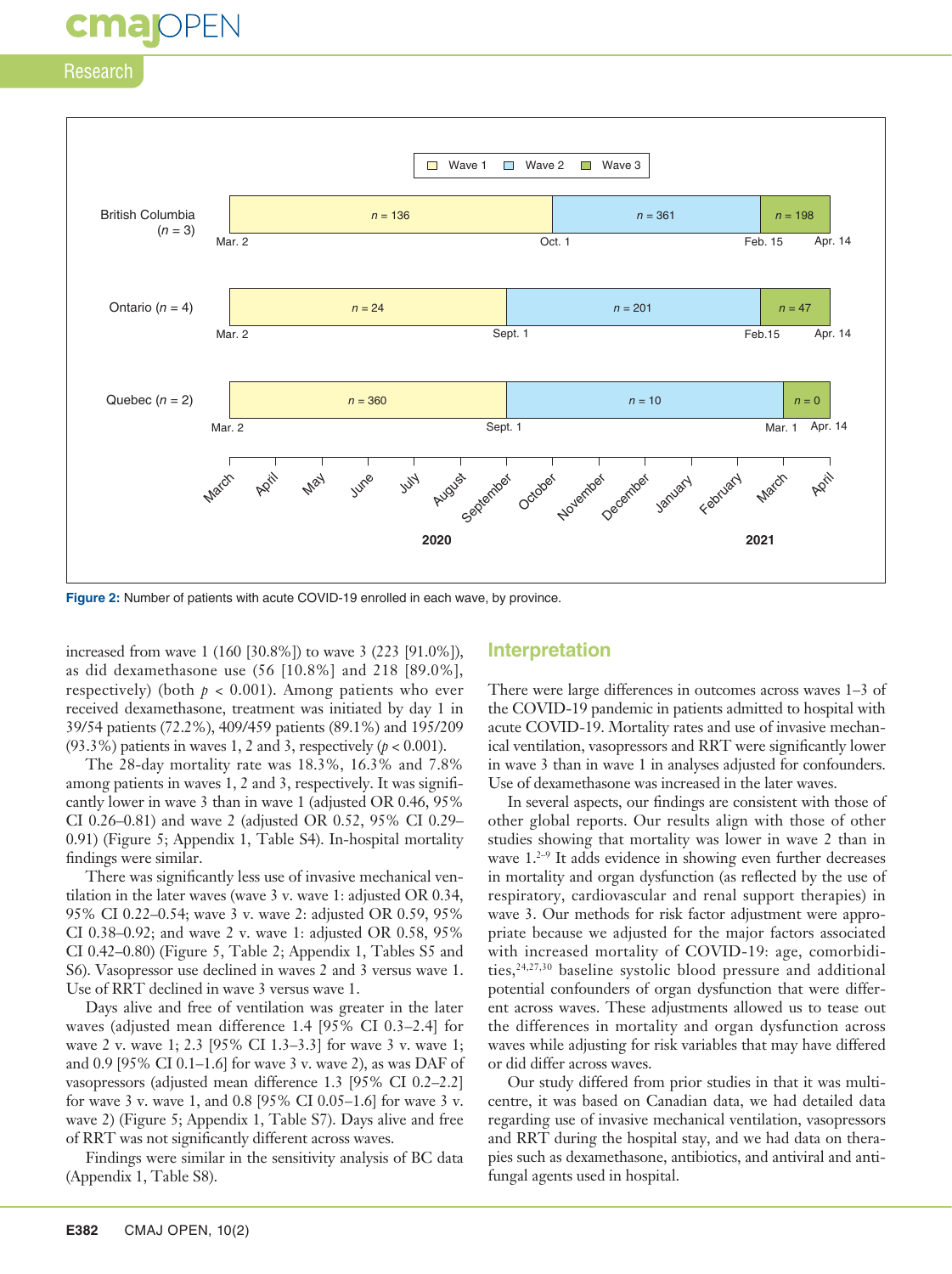cmar EN

Research

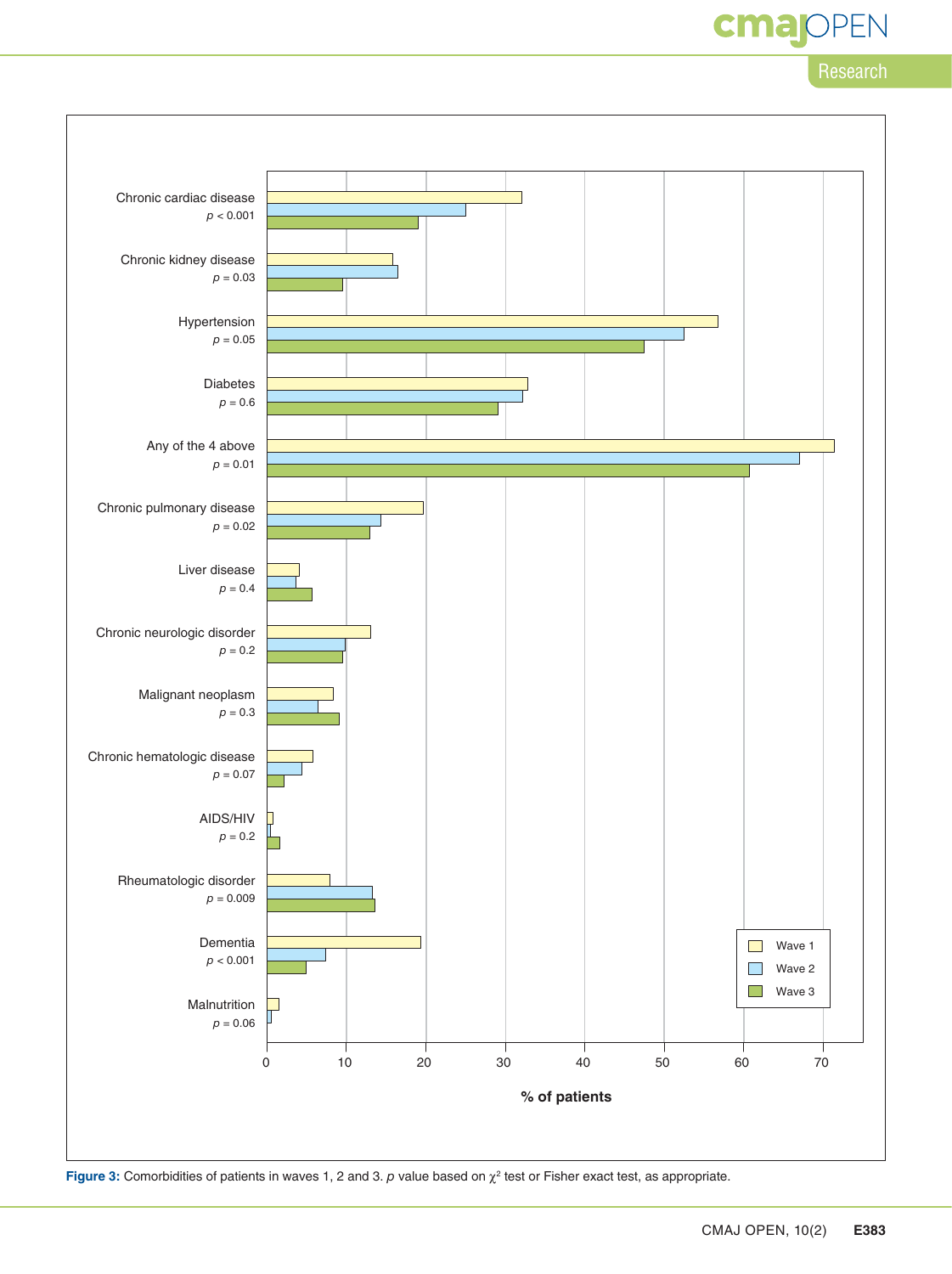**cmajOPEN** 

| No. (%) of patients*<br>Overall<br>Wave 1<br>Wave 2<br>Wave 3<br>Characteristic<br>$n = 1337$<br>$n = 520$<br>$n = 572$<br>$n = 245$<br>Admission date<br>March-May 2020<br>429 (32.1)<br>429 (82.5)<br>$\overline{\phantom{0}}$<br>June-August 2020<br>34(2.5)<br>34 (6.5)<br>$\overline{\phantom{0}}$<br>September-November 2020<br>219 (38.3)<br>276 (20.6)<br>57 (11.0)<br>$\equiv$<br>December 2020–February 2021<br>386 (28.9)<br>353 (61.7)<br>33(13.5)<br>$\overline{\phantom{0}}$<br>March-April 2021<br>212 (15.9)<br>212 (86.5)<br>-<br>-<br>SARS-CoV-2 confirmed status<br>67 (12.9)<br>13(2.3)<br>Positive on screening test<br>82(6.1)<br>2(0.8)<br>Positive on definitive test<br>1255 (93.9)<br>453 (87.1)<br>559 (97.7)<br>243 (99.2)<br>Positive for other pathogen<br>11 $(0.8)$<br>9(1.7)<br>2(0.3)<br>0(0.0)<br>Sex<br>Male<br>791 (59.2)<br>293 (56.5)<br>348 (60.8)<br>150 (61.2)<br>Female<br>545 (40.8)<br>226 (43.5)<br>224 (39.2)<br>95 (38.8)<br><b>Unknown</b><br>1(0.1)<br>1(0.2)<br>0(0.0)<br>0(0.0)<br>$67.0 \pm 17.1$<br>$70.2 \pm 16.3$<br>$65.8 \pm 17.3$<br>$63.3 \pm 17.1$<br>Age, mean $\pm$ SD, yr (range)<br>$(20 - 103)$<br>$(23 - 103)$<br>$(20 - 100)$<br>$(23 - 101)$<br>Received COVID-19 vaccine before<br>24(1.8)<br>0(0.0)<br>3(0.5)<br>21(8.6)<br>admission<br>Admitted to intensive care unit on<br>218 (16.3)<br>104 (20.0)<br>83 (14.5)<br>31(12.8)<br>hospital admission day<br>Organ support on day of admission<br>Invasive mechanical ventilation<br>102(7.6)<br>55 (10.6)<br>13(5.3)<br>34(5.9)<br>Renal replacement therapy or<br>18/1320 (1.4)<br>8/511(1.6)<br>7/567(1.2)<br>3/242(1.2)<br>dialysis<br>Vasopressor<br>81(6.1)<br>35(6.7)<br>33(5.8)<br>13(5.3)<br>Temperature, mean $\pm$ SD, $^{\circ}$ C<br>$37.5 \pm 0.9$<br>$37.5 \pm 0.9$<br>$37.4 \pm 0.9$<br>$37.4 \pm 0.8$<br>$n = 1306$<br>$n = 501$<br>$n = 563$<br>$n = 242$<br>Heart rate, mean $\pm$ SD, beats/min<br>$94.2 \pm 20.3$<br>$91.4 \pm 20.6$<br>$95.5 \pm 20.3$<br>$97.4 \pm 19.1$<br>$n = 1325$<br>$n = 514$<br>$n = 569$<br>$n = 242$<br>Respiratory rate, mean $\pm$ SD,<br>$24.0 \pm 7.3$<br>$22.9 \pm 6.4$<br>$24.9 \pm 7.9$<br>$24.2 \pm 7.5$<br>breaths/min<br>$n = 1313$<br>$n = 505$<br>$n = 567$<br>$n = 241$<br>Systolic blood pressure, mean $\pm$ SD,<br>$129.4 \pm 22.7$<br>$128.8 \pm 22.9$<br>$130.6 \pm 23.4$<br>$128.0 \pm 20.5$<br>mm Hg<br>$n = 1328$<br>$n = 518$<br>$n = 567$<br>$n = 243$<br>Diastolic blood pressure, mean<br>$73.8 \pm 12.6$<br>$73.7 \pm 11.9$<br>$74.4 \pm 13.2$<br>$72.5 \pm 12.5$<br>$\pm$ SD, mm Hg<br>$n = 558$<br>$n = 1312$<br>$n = 517$<br>$n = 237$<br>Oxygen saturation level, mean<br>$91.9 \pm 7.2$<br>$90.8 \pm 8.6$<br>$93.5 \pm 4.2$<br>$91.1 \pm 7.9$<br>$±$ SD, %<br>$n = 1320$<br>$n = 507$<br>$n = 570$<br>$n = 243$<br>Required oxygen therapy<br>436/1290 (33.8)<br>186/516 (36.0)<br>174/541 (32.2)<br>76/233 (32.6)<br>Leucocyte count, median (IQR),<br>$6.6(4.9-9.0)$<br>$6.5(4.9 - 8.6)$<br>$7.0(5.1 - 9.2)$<br>$6.4(4.7-9.1)$<br>$\times$ 10 <sup>3</sup> /µL<br>$n = 1310$<br>$n = 503$<br>$n = 566$<br>$n = 241$<br>Hemoglobin level, median (IQR), g/L<br>132.0 (117.0-145.0)<br>130.0 (118.0–145.0)<br>132.0 (117.0-145.0)<br>134.0 (119.0–145.0)<br>$n = 1311$<br>$n = 505$<br>$n = 565$<br>$n=241\,$ | Table 1: Baseline characteristics of patients admitted to hospital with acute COVID-19, overall and in pandemic waves 1, 2 and 3 |  |  |  |  |          |  |  |  |
|----------------------------------------------------------------------------------------------------------------------------------------------------------------------------------------------------------------------------------------------------------------------------------------------------------------------------------------------------------------------------------------------------------------------------------------------------------------------------------------------------------------------------------------------------------------------------------------------------------------------------------------------------------------------------------------------------------------------------------------------------------------------------------------------------------------------------------------------------------------------------------------------------------------------------------------------------------------------------------------------------------------------------------------------------------------------------------------------------------------------------------------------------------------------------------------------------------------------------------------------------------------------------------------------------------------------------------------------------------------------------------------------------------------------------------------------------------------------------------------------------------------------------------------------------------------------------------------------------------------------------------------------------------------------------------------------------------------------------------------------------------------------------------------------------------------------------------------------------------------------------------------------------------------------------------------------------------------------------------------------------------------------------------------------------------------------------------------------------------------------------------------------------------------------------------------------------------------------------------------------------------------------------------------------------------------------------------------------------------------------------------------------------------------------------------------------------------------------------------------------------------------------------------------------------------------------------------------------------------------------------------------------------------------------------------------------------------------------------------------------------------------------------------------------------------------------------------------------------------------------------------------------------------------------------------------------------------------------------------------------------------------------------------------------------------------------------------------------------------------------------------------------------------------------------------------------------------------------------------------------------------------------------------------------------------------------|----------------------------------------------------------------------------------------------------------------------------------|--|--|--|--|----------|--|--|--|
|                                                                                                                                                                                                                                                                                                                                                                                                                                                                                                                                                                                                                                                                                                                                                                                                                                                                                                                                                                                                                                                                                                                                                                                                                                                                                                                                                                                                                                                                                                                                                                                                                                                                                                                                                                                                                                                                                                                                                                                                                                                                                                                                                                                                                                                                                                                                                                                                                                                                                                                                                                                                                                                                                                                                                                                                                                                                                                                                                                                                                                                                                                                                                                                                                                                                                                                      |                                                                                                                                  |  |  |  |  |          |  |  |  |
|                                                                                                                                                                                                                                                                                                                                                                                                                                                                                                                                                                                                                                                                                                                                                                                                                                                                                                                                                                                                                                                                                                                                                                                                                                                                                                                                                                                                                                                                                                                                                                                                                                                                                                                                                                                                                                                                                                                                                                                                                                                                                                                                                                                                                                                                                                                                                                                                                                                                                                                                                                                                                                                                                                                                                                                                                                                                                                                                                                                                                                                                                                                                                                                                                                                                                                                      |                                                                                                                                  |  |  |  |  | p valuet |  |  |  |
|                                                                                                                                                                                                                                                                                                                                                                                                                                                                                                                                                                                                                                                                                                                                                                                                                                                                                                                                                                                                                                                                                                                                                                                                                                                                                                                                                                                                                                                                                                                                                                                                                                                                                                                                                                                                                                                                                                                                                                                                                                                                                                                                                                                                                                                                                                                                                                                                                                                                                                                                                                                                                                                                                                                                                                                                                                                                                                                                                                                                                                                                                                                                                                                                                                                                                                                      |                                                                                                                                  |  |  |  |  |          |  |  |  |
|                                                                                                                                                                                                                                                                                                                                                                                                                                                                                                                                                                                                                                                                                                                                                                                                                                                                                                                                                                                                                                                                                                                                                                                                                                                                                                                                                                                                                                                                                                                                                                                                                                                                                                                                                                                                                                                                                                                                                                                                                                                                                                                                                                                                                                                                                                                                                                                                                                                                                                                                                                                                                                                                                                                                                                                                                                                                                                                                                                                                                                                                                                                                                                                                                                                                                                                      |                                                                                                                                  |  |  |  |  |          |  |  |  |
|                                                                                                                                                                                                                                                                                                                                                                                                                                                                                                                                                                                                                                                                                                                                                                                                                                                                                                                                                                                                                                                                                                                                                                                                                                                                                                                                                                                                                                                                                                                                                                                                                                                                                                                                                                                                                                                                                                                                                                                                                                                                                                                                                                                                                                                                                                                                                                                                                                                                                                                                                                                                                                                                                                                                                                                                                                                                                                                                                                                                                                                                                                                                                                                                                                                                                                                      |                                                                                                                                  |  |  |  |  |          |  |  |  |
|                                                                                                                                                                                                                                                                                                                                                                                                                                                                                                                                                                                                                                                                                                                                                                                                                                                                                                                                                                                                                                                                                                                                                                                                                                                                                                                                                                                                                                                                                                                                                                                                                                                                                                                                                                                                                                                                                                                                                                                                                                                                                                                                                                                                                                                                                                                                                                                                                                                                                                                                                                                                                                                                                                                                                                                                                                                                                                                                                                                                                                                                                                                                                                                                                                                                                                                      |                                                                                                                                  |  |  |  |  |          |  |  |  |
|                                                                                                                                                                                                                                                                                                                                                                                                                                                                                                                                                                                                                                                                                                                                                                                                                                                                                                                                                                                                                                                                                                                                                                                                                                                                                                                                                                                                                                                                                                                                                                                                                                                                                                                                                                                                                                                                                                                                                                                                                                                                                                                                                                                                                                                                                                                                                                                                                                                                                                                                                                                                                                                                                                                                                                                                                                                                                                                                                                                                                                                                                                                                                                                                                                                                                                                      |                                                                                                                                  |  |  |  |  |          |  |  |  |
|                                                                                                                                                                                                                                                                                                                                                                                                                                                                                                                                                                                                                                                                                                                                                                                                                                                                                                                                                                                                                                                                                                                                                                                                                                                                                                                                                                                                                                                                                                                                                                                                                                                                                                                                                                                                                                                                                                                                                                                                                                                                                                                                                                                                                                                                                                                                                                                                                                                                                                                                                                                                                                                                                                                                                                                                                                                                                                                                                                                                                                                                                                                                                                                                                                                                                                                      |                                                                                                                                  |  |  |  |  |          |  |  |  |
|                                                                                                                                                                                                                                                                                                                                                                                                                                                                                                                                                                                                                                                                                                                                                                                                                                                                                                                                                                                                                                                                                                                                                                                                                                                                                                                                                                                                                                                                                                                                                                                                                                                                                                                                                                                                                                                                                                                                                                                                                                                                                                                                                                                                                                                                                                                                                                                                                                                                                                                                                                                                                                                                                                                                                                                                                                                                                                                                                                                                                                                                                                                                                                                                                                                                                                                      |                                                                                                                                  |  |  |  |  | < 0.001  |  |  |  |
|                                                                                                                                                                                                                                                                                                                                                                                                                                                                                                                                                                                                                                                                                                                                                                                                                                                                                                                                                                                                                                                                                                                                                                                                                                                                                                                                                                                                                                                                                                                                                                                                                                                                                                                                                                                                                                                                                                                                                                                                                                                                                                                                                                                                                                                                                                                                                                                                                                                                                                                                                                                                                                                                                                                                                                                                                                                                                                                                                                                                                                                                                                                                                                                                                                                                                                                      |                                                                                                                                  |  |  |  |  |          |  |  |  |
|                                                                                                                                                                                                                                                                                                                                                                                                                                                                                                                                                                                                                                                                                                                                                                                                                                                                                                                                                                                                                                                                                                                                                                                                                                                                                                                                                                                                                                                                                                                                                                                                                                                                                                                                                                                                                                                                                                                                                                                                                                                                                                                                                                                                                                                                                                                                                                                                                                                                                                                                                                                                                                                                                                                                                                                                                                                                                                                                                                                                                                                                                                                                                                                                                                                                                                                      |                                                                                                                                  |  |  |  |  |          |  |  |  |
|                                                                                                                                                                                                                                                                                                                                                                                                                                                                                                                                                                                                                                                                                                                                                                                                                                                                                                                                                                                                                                                                                                                                                                                                                                                                                                                                                                                                                                                                                                                                                                                                                                                                                                                                                                                                                                                                                                                                                                                                                                                                                                                                                                                                                                                                                                                                                                                                                                                                                                                                                                                                                                                                                                                                                                                                                                                                                                                                                                                                                                                                                                                                                                                                                                                                                                                      |                                                                                                                                  |  |  |  |  | 0.02     |  |  |  |
|                                                                                                                                                                                                                                                                                                                                                                                                                                                                                                                                                                                                                                                                                                                                                                                                                                                                                                                                                                                                                                                                                                                                                                                                                                                                                                                                                                                                                                                                                                                                                                                                                                                                                                                                                                                                                                                                                                                                                                                                                                                                                                                                                                                                                                                                                                                                                                                                                                                                                                                                                                                                                                                                                                                                                                                                                                                                                                                                                                                                                                                                                                                                                                                                                                                                                                                      |                                                                                                                                  |  |  |  |  | 0.3      |  |  |  |
|                                                                                                                                                                                                                                                                                                                                                                                                                                                                                                                                                                                                                                                                                                                                                                                                                                                                                                                                                                                                                                                                                                                                                                                                                                                                                                                                                                                                                                                                                                                                                                                                                                                                                                                                                                                                                                                                                                                                                                                                                                                                                                                                                                                                                                                                                                                                                                                                                                                                                                                                                                                                                                                                                                                                                                                                                                                                                                                                                                                                                                                                                                                                                                                                                                                                                                                      |                                                                                                                                  |  |  |  |  |          |  |  |  |
|                                                                                                                                                                                                                                                                                                                                                                                                                                                                                                                                                                                                                                                                                                                                                                                                                                                                                                                                                                                                                                                                                                                                                                                                                                                                                                                                                                                                                                                                                                                                                                                                                                                                                                                                                                                                                                                                                                                                                                                                                                                                                                                                                                                                                                                                                                                                                                                                                                                                                                                                                                                                                                                                                                                                                                                                                                                                                                                                                                                                                                                                                                                                                                                                                                                                                                                      |                                                                                                                                  |  |  |  |  |          |  |  |  |
|                                                                                                                                                                                                                                                                                                                                                                                                                                                                                                                                                                                                                                                                                                                                                                                                                                                                                                                                                                                                                                                                                                                                                                                                                                                                                                                                                                                                                                                                                                                                                                                                                                                                                                                                                                                                                                                                                                                                                                                                                                                                                                                                                                                                                                                                                                                                                                                                                                                                                                                                                                                                                                                                                                                                                                                                                                                                                                                                                                                                                                                                                                                                                                                                                                                                                                                      |                                                                                                                                  |  |  |  |  |          |  |  |  |
|                                                                                                                                                                                                                                                                                                                                                                                                                                                                                                                                                                                                                                                                                                                                                                                                                                                                                                                                                                                                                                                                                                                                                                                                                                                                                                                                                                                                                                                                                                                                                                                                                                                                                                                                                                                                                                                                                                                                                                                                                                                                                                                                                                                                                                                                                                                                                                                                                                                                                                                                                                                                                                                                                                                                                                                                                                                                                                                                                                                                                                                                                                                                                                                                                                                                                                                      |                                                                                                                                  |  |  |  |  | < 0.001  |  |  |  |
|                                                                                                                                                                                                                                                                                                                                                                                                                                                                                                                                                                                                                                                                                                                                                                                                                                                                                                                                                                                                                                                                                                                                                                                                                                                                                                                                                                                                                                                                                                                                                                                                                                                                                                                                                                                                                                                                                                                                                                                                                                                                                                                                                                                                                                                                                                                                                                                                                                                                                                                                                                                                                                                                                                                                                                                                                                                                                                                                                                                                                                                                                                                                                                                                                                                                                                                      |                                                                                                                                  |  |  |  |  | < 0.001  |  |  |  |
|                                                                                                                                                                                                                                                                                                                                                                                                                                                                                                                                                                                                                                                                                                                                                                                                                                                                                                                                                                                                                                                                                                                                                                                                                                                                                                                                                                                                                                                                                                                                                                                                                                                                                                                                                                                                                                                                                                                                                                                                                                                                                                                                                                                                                                                                                                                                                                                                                                                                                                                                                                                                                                                                                                                                                                                                                                                                                                                                                                                                                                                                                                                                                                                                                                                                                                                      |                                                                                                                                  |  |  |  |  | 0.01     |  |  |  |
|                                                                                                                                                                                                                                                                                                                                                                                                                                                                                                                                                                                                                                                                                                                                                                                                                                                                                                                                                                                                                                                                                                                                                                                                                                                                                                                                                                                                                                                                                                                                                                                                                                                                                                                                                                                                                                                                                                                                                                                                                                                                                                                                                                                                                                                                                                                                                                                                                                                                                                                                                                                                                                                                                                                                                                                                                                                                                                                                                                                                                                                                                                                                                                                                                                                                                                                      |                                                                                                                                  |  |  |  |  |          |  |  |  |
|                                                                                                                                                                                                                                                                                                                                                                                                                                                                                                                                                                                                                                                                                                                                                                                                                                                                                                                                                                                                                                                                                                                                                                                                                                                                                                                                                                                                                                                                                                                                                                                                                                                                                                                                                                                                                                                                                                                                                                                                                                                                                                                                                                                                                                                                                                                                                                                                                                                                                                                                                                                                                                                                                                                                                                                                                                                                                                                                                                                                                                                                                                                                                                                                                                                                                                                      |                                                                                                                                  |  |  |  |  | 0.005    |  |  |  |
|                                                                                                                                                                                                                                                                                                                                                                                                                                                                                                                                                                                                                                                                                                                                                                                                                                                                                                                                                                                                                                                                                                                                                                                                                                                                                                                                                                                                                                                                                                                                                                                                                                                                                                                                                                                                                                                                                                                                                                                                                                                                                                                                                                                                                                                                                                                                                                                                                                                                                                                                                                                                                                                                                                                                                                                                                                                                                                                                                                                                                                                                                                                                                                                                                                                                                                                      |                                                                                                                                  |  |  |  |  | 0.9      |  |  |  |
|                                                                                                                                                                                                                                                                                                                                                                                                                                                                                                                                                                                                                                                                                                                                                                                                                                                                                                                                                                                                                                                                                                                                                                                                                                                                                                                                                                                                                                                                                                                                                                                                                                                                                                                                                                                                                                                                                                                                                                                                                                                                                                                                                                                                                                                                                                                                                                                                                                                                                                                                                                                                                                                                                                                                                                                                                                                                                                                                                                                                                                                                                                                                                                                                                                                                                                                      |                                                                                                                                  |  |  |  |  | 0.7      |  |  |  |
|                                                                                                                                                                                                                                                                                                                                                                                                                                                                                                                                                                                                                                                                                                                                                                                                                                                                                                                                                                                                                                                                                                                                                                                                                                                                                                                                                                                                                                                                                                                                                                                                                                                                                                                                                                                                                                                                                                                                                                                                                                                                                                                                                                                                                                                                                                                                                                                                                                                                                                                                                                                                                                                                                                                                                                                                                                                                                                                                                                                                                                                                                                                                                                                                                                                                                                                      |                                                                                                                                  |  |  |  |  | 0.1      |  |  |  |
|                                                                                                                                                                                                                                                                                                                                                                                                                                                                                                                                                                                                                                                                                                                                                                                                                                                                                                                                                                                                                                                                                                                                                                                                                                                                                                                                                                                                                                                                                                                                                                                                                                                                                                                                                                                                                                                                                                                                                                                                                                                                                                                                                                                                                                                                                                                                                                                                                                                                                                                                                                                                                                                                                                                                                                                                                                                                                                                                                                                                                                                                                                                                                                                                                                                                                                                      |                                                                                                                                  |  |  |  |  | < 0.001  |  |  |  |
|                                                                                                                                                                                                                                                                                                                                                                                                                                                                                                                                                                                                                                                                                                                                                                                                                                                                                                                                                                                                                                                                                                                                                                                                                                                                                                                                                                                                                                                                                                                                                                                                                                                                                                                                                                                                                                                                                                                                                                                                                                                                                                                                                                                                                                                                                                                                                                                                                                                                                                                                                                                                                                                                                                                                                                                                                                                                                                                                                                                                                                                                                                                                                                                                                                                                                                                      |                                                                                                                                  |  |  |  |  | < 0.001  |  |  |  |
|                                                                                                                                                                                                                                                                                                                                                                                                                                                                                                                                                                                                                                                                                                                                                                                                                                                                                                                                                                                                                                                                                                                                                                                                                                                                                                                                                                                                                                                                                                                                                                                                                                                                                                                                                                                                                                                                                                                                                                                                                                                                                                                                                                                                                                                                                                                                                                                                                                                                                                                                                                                                                                                                                                                                                                                                                                                                                                                                                                                                                                                                                                                                                                                                                                                                                                                      |                                                                                                                                  |  |  |  |  | 0.2      |  |  |  |
|                                                                                                                                                                                                                                                                                                                                                                                                                                                                                                                                                                                                                                                                                                                                                                                                                                                                                                                                                                                                                                                                                                                                                                                                                                                                                                                                                                                                                                                                                                                                                                                                                                                                                                                                                                                                                                                                                                                                                                                                                                                                                                                                                                                                                                                                                                                                                                                                                                                                                                                                                                                                                                                                                                                                                                                                                                                                                                                                                                                                                                                                                                                                                                                                                                                                                                                      |                                                                                                                                  |  |  |  |  | 0.2      |  |  |  |
|                                                                                                                                                                                                                                                                                                                                                                                                                                                                                                                                                                                                                                                                                                                                                                                                                                                                                                                                                                                                                                                                                                                                                                                                                                                                                                                                                                                                                                                                                                                                                                                                                                                                                                                                                                                                                                                                                                                                                                                                                                                                                                                                                                                                                                                                                                                                                                                                                                                                                                                                                                                                                                                                                                                                                                                                                                                                                                                                                                                                                                                                                                                                                                                                                                                                                                                      |                                                                                                                                  |  |  |  |  | < 0.001  |  |  |  |
|                                                                                                                                                                                                                                                                                                                                                                                                                                                                                                                                                                                                                                                                                                                                                                                                                                                                                                                                                                                                                                                                                                                                                                                                                                                                                                                                                                                                                                                                                                                                                                                                                                                                                                                                                                                                                                                                                                                                                                                                                                                                                                                                                                                                                                                                                                                                                                                                                                                                                                                                                                                                                                                                                                                                                                                                                                                                                                                                                                                                                                                                                                                                                                                                                                                                                                                      |                                                                                                                                  |  |  |  |  | 0.4      |  |  |  |
|                                                                                                                                                                                                                                                                                                                                                                                                                                                                                                                                                                                                                                                                                                                                                                                                                                                                                                                                                                                                                                                                                                                                                                                                                                                                                                                                                                                                                                                                                                                                                                                                                                                                                                                                                                                                                                                                                                                                                                                                                                                                                                                                                                                                                                                                                                                                                                                                                                                                                                                                                                                                                                                                                                                                                                                                                                                                                                                                                                                                                                                                                                                                                                                                                                                                                                                      |                                                                                                                                  |  |  |  |  | 0.09     |  |  |  |
|                                                                                                                                                                                                                                                                                                                                                                                                                                                                                                                                                                                                                                                                                                                                                                                                                                                                                                                                                                                                                                                                                                                                                                                                                                                                                                                                                                                                                                                                                                                                                                                                                                                                                                                                                                                                                                                                                                                                                                                                                                                                                                                                                                                                                                                                                                                                                                                                                                                                                                                                                                                                                                                                                                                                                                                                                                                                                                                                                                                                                                                                                                                                                                                                                                                                                                                      |                                                                                                                                  |  |  |  |  | 0.5      |  |  |  |
| 84.0 (68.0-114.0)<br>87.0 (70.0-121.0)<br>82.0 (66.0-107.0)<br>Creatinine level, median (IQR),<br>85.0 (69.0-115.0)<br>umol/L<br>$n = 1309$<br>$n = 510$<br>$n = 561$<br>$n = 238$                                                                                                                                                                                                                                                                                                                                                                                                                                                                                                                                                                                                                                                                                                                                                                                                                                                                                                                                                                                                                                                                                                                                                                                                                                                                                                                                                                                                                                                                                                                                                                                                                                                                                                                                                                                                                                                                                                                                                                                                                                                                                                                                                                                                                                                                                                                                                                                                                                                                                                                                                                                                                                                                                                                                                                                                                                                                                                                                                                                                                                                                                                                                   |                                                                                                                                  |  |  |  |  | 0.04     |  |  |  |

Note = IQR = interquartile range, SD = standard deviation. \*Except where noted otherwise.

†For the comparison between the 3 waves.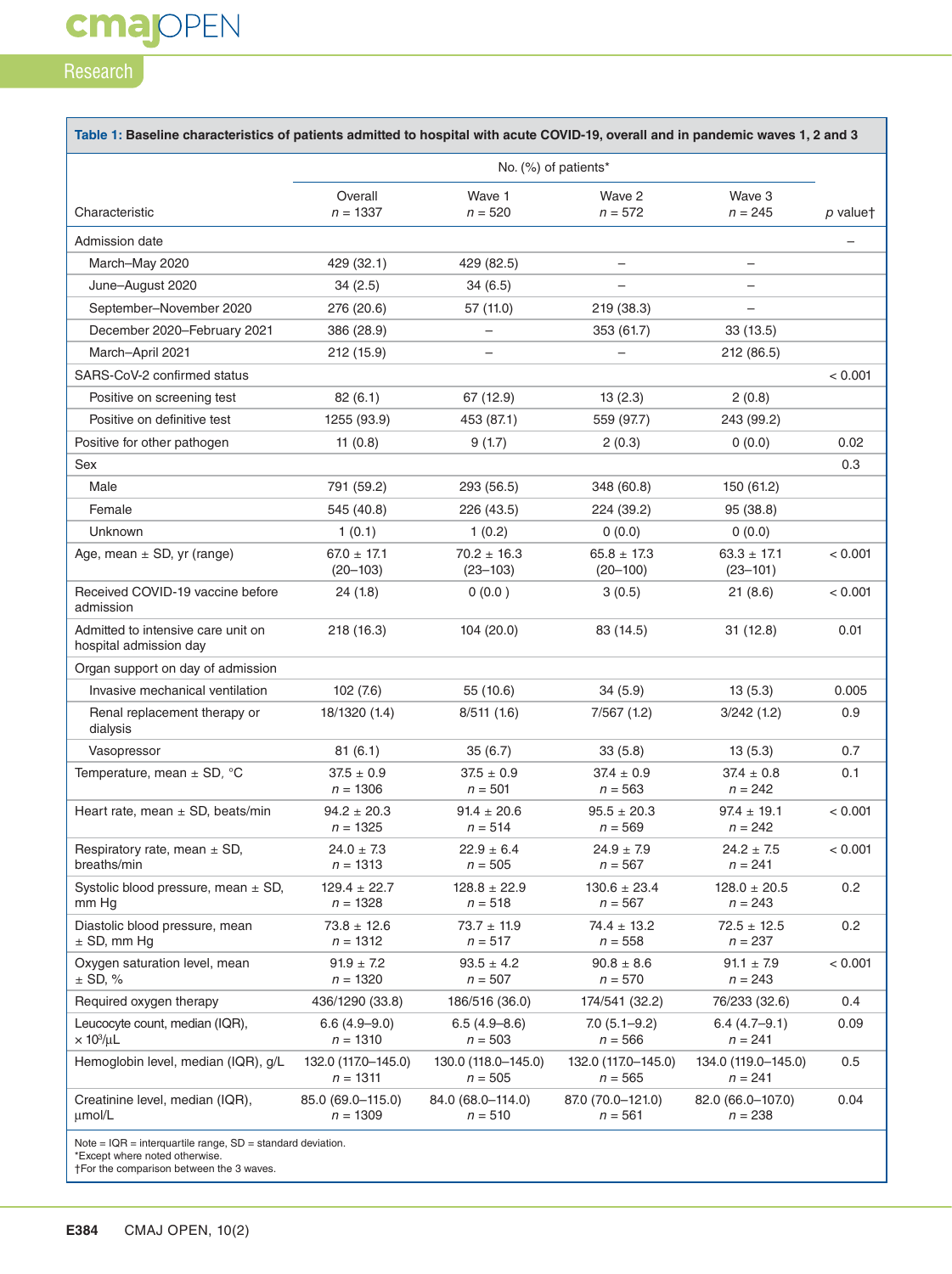# cma

Research



**Figure 4:** COVID-19 therapies administered during the hospital stay. *p* value based on  $\gamma^2$  test or Fisher exact test, as appropriate.

Use of dexamethasone was shown to decrease mortality<sup>19</sup> and use of ventilation<sup>20</sup> in COVID-19 trials. In our study, it correlated with less use of ventilation and vasopressors, and with increased use of remdesivir in waves 2 and 3. Dexamethasone use may have decreased the need for ventilation and perhaps vasopressors in our study: use increased from 10.8% in wave 1 to 84.3% and 89.0% in waves 2 and 3, respectively, and coincided with less use of invasive mechanical ventilation, vasopressors and RRT. We suspect that the positive results of the pivotal trials of dexamethasone<sup>19</sup> and clinical awareness of its use in the COVID-19 pandemic likely drove the rapid change in practice we observed.

Studies later in the pandemic supported early weaning off mechanical ventilation,  $31,32$  early physiotherapy,  $33,34$  reductions in use of sedation and muscle relaxants<sup>35</sup> and other ICU liberation strategies<sup>35</sup> that decrease mortality and length of stay. Early in the pandemic (before COVID-19 vaccines were available), these strategies may not have been implemented in order to decrease transmission to health care workers, likely to the detriment of patients.<sup>36</sup> The return to more usual ICU care of critically ill patients with COVID-19 that increased direct contact by bedside providers — as the latter became more vaccinated and accustomed to personal protective equipment — may plausibly be associated with better outcomes. In addition, improved consistency and organization of COVID-19-specific ward care may have developed with successive waves, which would have contributed to reliable care and interventions, and improved patient outcomes.<sup>37</sup> Perhaps some of these factors affected outcomes of patients with acute COVID-19 that we observed.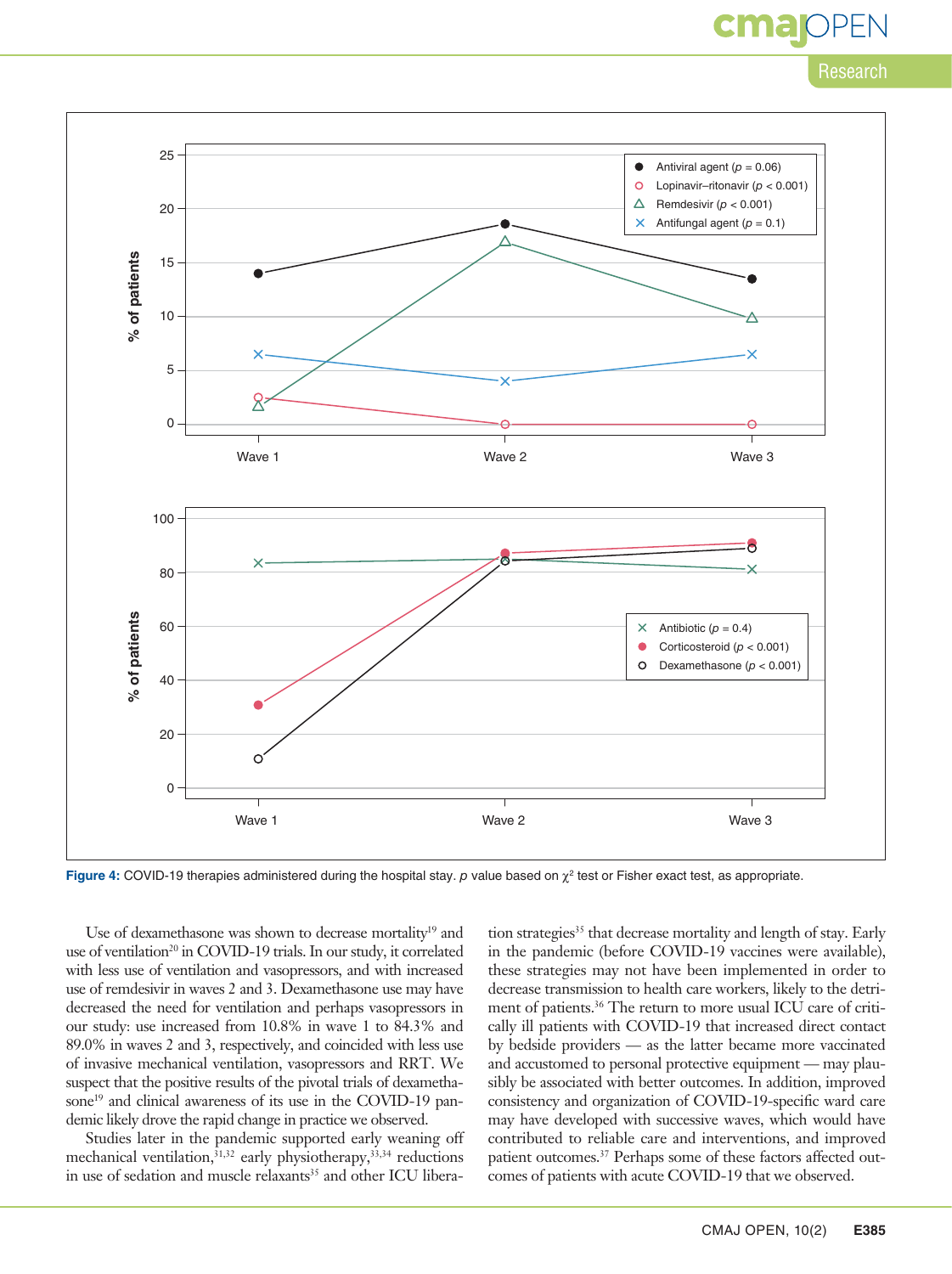**maj**OPEN



**Figure 5:** Comparison of outcomes between waves by regression analysis. The following factors were accounted for in the adjusted analysis: age, sex, chronic heart disease, hypertension, chronic kidney disease, diabetes, baseline systolic blood pressure, baseline heart rate, baseline oxygen saturation level, baseline creatinine level and site. \*Adjusted regression analysis was not feasible numerically as too few patients received renal replacement therapy during the first 14 days. Note: CI = confidence interval, DAF = days alive and free, OR = odds ratio.

#### **Limitations**

In this association study, we could not determine causation. However, the study adds evidence regarding differences in patient characteristics, treatments and outcomes between waves 1, 2 and 3. The regional distribution of enrolled patients changed across waves, partly owing to research coordinator shortage in Quebec, which may have confounded our crude results. Another potential limitation is inadequate sample size, particularly in wave 3, which limited statistical power. Site selectivity was a limitation because our study was based on a combination of community and teaching hospitals. These centres were located in downtown cores and suburbs of large cities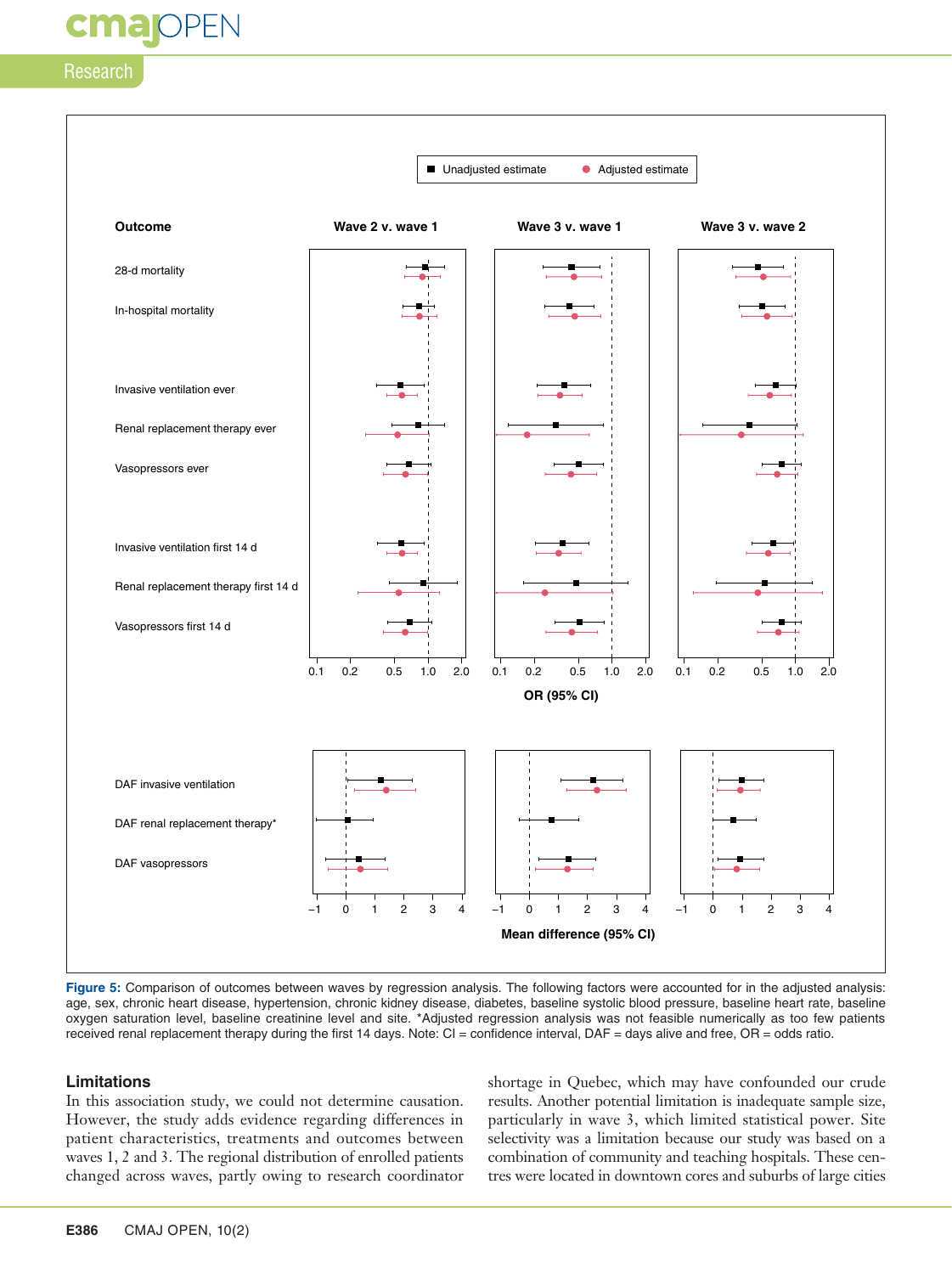cma

| Table 2: Outcomes, overall and in waves 1, 2 and 3                         |                              |                             |                             |                             |  |  |  |  |
|----------------------------------------------------------------------------|------------------------------|-----------------------------|-----------------------------|-----------------------------|--|--|--|--|
|                                                                            | No. (%) of patients*         |                             |                             |                             |  |  |  |  |
|                                                                            | Overall                      | Wave 1                      | Wave 2                      | Wave 3                      |  |  |  |  |
| Variable                                                                   | $n = 1337$                   | $n = 520$                   | $n = 572$                   | $n = 245$                   |  |  |  |  |
| 28-day mortality+                                                          | 207 (15.5)                   | 95 (18.3)                   | 93 (16.3)                   | 19(7.8)                     |  |  |  |  |
| In-hospital death                                                          | 238 (17.8)                   | 111(21.3)                   | 103 (18.0)                  | 24 (9.8)                    |  |  |  |  |
| Admitted to intensive care unit                                            | 495/1336 (37.1)              | 201 (38.7)                  | 215 (37.6)                  | 79/244 (32.4)               |  |  |  |  |
| Organ support during hospital stay                                         |                              |                             |                             |                             |  |  |  |  |
| All patients                                                               |                              |                             |                             |                             |  |  |  |  |
| Invasive mechanical ventilation                                            | 281 (21.0)                   | 130 (25.0)                  | 116 (20.3)                  | 35(14.3)                    |  |  |  |  |
| Renal replacement therapy or dialysis                                      | 68/1320 (5.2)                | 33/511 (6.5)                | 30/567 (5.3)                | 5/242(2.1)                  |  |  |  |  |
| Vasopressor                                                                | 285 (21.3)                   | 120(23.1)                   | 123 (21.5)                  | 42 (17.1)                   |  |  |  |  |
| Patients admitted to intensive care unit                                   |                              |                             |                             |                             |  |  |  |  |
| Invasive mechanical ventilation                                            | 276/495 (55.8)               | 130/201 (64.7)              | 111/215 (51.6)              | 35/79 (44.3)                |  |  |  |  |
| Renal replacement therapy or dialysis                                      | 49/484 (10.1)                | 25/193 (13.0)               | 20/213 (9.4)                | 4/78(5.1)                   |  |  |  |  |
| Vasopressor                                                                | 276/495 (55.8)               | 118/201 (58.7)              | 117/215 (54.4)              | 41/79 (51.9)                |  |  |  |  |
| Organ support during first 14 d                                            |                              |                             |                             |                             |  |  |  |  |
| Invasive mechanical ventilation                                            | 275 (20.6)                   | 127 (24.4)                  | 115(20.1)                   | 33 (13.5)                   |  |  |  |  |
| Renal replacement therapy or dialysis                                      | 55/1315 (4.2)                | 26/508 (5.1)                | 24/565 (4.2)                | 5/242 (2.1)                 |  |  |  |  |
| Vasopressor                                                                | 278/1335 (20.8)              | 116 (22.3)                  | 121/571 (21.2)              | 41/244 (16.8)               |  |  |  |  |
| DAF of invasive mechanical ventilation<br>during first 14 d, mean $\pm$ SD | $10.8 \pm 5.4$<br>$n = 1330$ | $10.0 \pm 5.9$<br>$n = 518$ | $11.0 \pm 5.3$<br>$n = 570$ | $12.2 \pm 4.3$<br>$n = 242$ |  |  |  |  |
| DAF of renal replacement therapy during<br>first 14 d, mean $\pm$ SD       | $12.2 \pm 4.6$<br>$n = 1319$ | $11.8 \pm 5.0$<br>$n = 509$ | $12.3 \pm 4.5$<br>$n = 567$ | $13.1 \pm 3.4$<br>$n = 243$ |  |  |  |  |
| DAF of vasopressor first 14 d, mean $\pm$ SD                               | $11.3 \pm 5.1$<br>$n = 1331$ | $10.7 \pm 5.5$<br>$n = 518$ | $11.3 \pm 5.0$<br>$n = 570$ | $12.4 \pm 3.9$<br>$n = 243$ |  |  |  |  |
| Hospital length of stay, d                                                 |                              |                             |                             |                             |  |  |  |  |
| <b>Survivors</b>                                                           |                              |                             |                             |                             |  |  |  |  |
| Median (IQR)                                                               | $9.0(5.0-19.0)$              | 13.0 (7.0-25.0)             | $8.0(5.0-15.0)$             | $9.0(5.0-15.0)$             |  |  |  |  |
| Range                                                                      | $2.0 - 135.0$                | $2.0 - 135.0$               | $2.0 - 77.0$                | $2.0 - 66.0$                |  |  |  |  |
| Decedents                                                                  |                              |                             |                             |                             |  |  |  |  |
| Median (IQR)                                                               | $11.0(6.0 - 20.0)$           | $11.0(6.0 - 21.0)$          | $11.0(7.0-20.0)$            | $12.0(9.5 - 24.0)$          |  |  |  |  |
| Range                                                                      | $0.0 - 63.0$                 | $0.0 - 63.0$                | $1.0 - 44.0$                | $2.0 - 62.0$                |  |  |  |  |
| Intensive care unit length of stay, d                                      |                              |                             |                             |                             |  |  |  |  |
| Survivors                                                                  |                              |                             |                             |                             |  |  |  |  |
| Median (IQR)                                                               | $8.0(4.0-14.0)$              | $10.0 (4.0 - 17.0)$         | $7.0(4.0-11.0)$             | $7.0$ (2.0-13.5)            |  |  |  |  |
| Range                                                                      | $0.0 - 86.0$                 | $0.0 - 86.0$                | $1.0 - 39.0$                | $1.0 - 54.0$                |  |  |  |  |
| Decedents                                                                  |                              |                             |                             |                             |  |  |  |  |
| Median (IQR)                                                               | 14.0 (6.0-24.0)              | $15.0(5.0-26.0)$            | $12.0(7.0 - 21.0)$          | 16.0 (10.0-49.0)            |  |  |  |  |
| Range                                                                      | $0.0 - 61.0$                 | $0.0 - 61.0$                | $0.0 - 38.0$                | $3.0 - 57.0$                |  |  |  |  |
|                                                                            |                              |                             |                             |                             |  |  |  |  |

Note: DAF = days alive and free, IQR = interquartile range, SD = standard deviation.

\*Except where noted otherwise.

†Patients who were discharged alive before day 28 and were lost to follow-up were assumed to be survivors at day 28 (*n* = 185, 177 and 81 for waves 1, 2 and 3, respectively).

in 3 provinces with the largest COVID-19 caseloads, which limits the representativeness of our results somewhat. Our research coordinators used SARS-CoV-2 tests with a positive result in the hospital laboratory to find patients, but some patients may have been missed. Lower mortality in wave 3 may mean that patients had less severe disease or that treatments were better, or both. We would have needed to see measures of disease severity to conclude that patients had less severe illness, but there was no such measure for COVID-19 at that time.

We do not know whether variants of concern played a role in the decreased use of invasive mechanical ventilation and vasopressors in wave 3 compared to waves 1 and 2 because we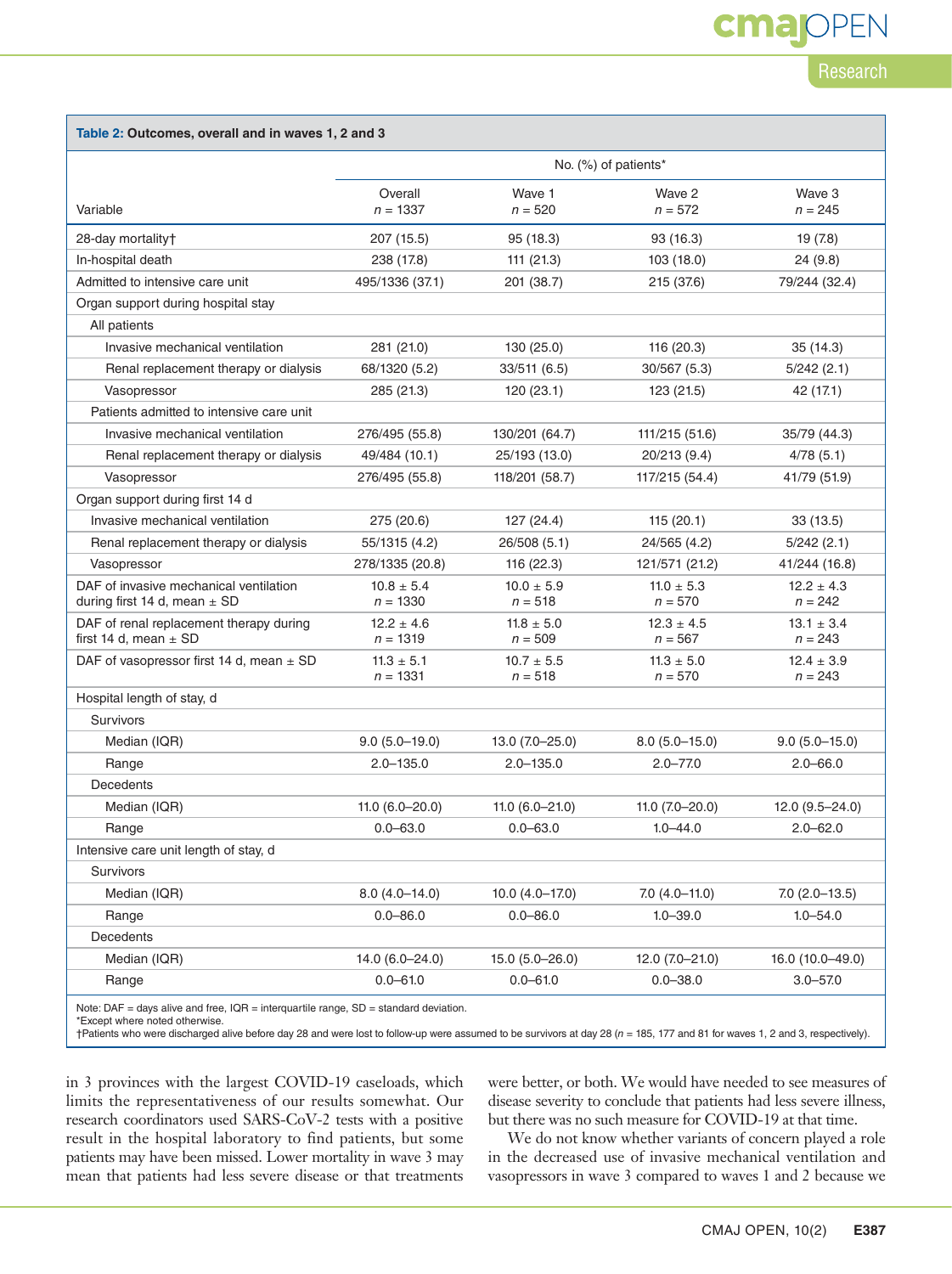# **cmajOPEN**

### Research

did not measure SARS-CoV-2 genotype for variants of concern. Variants of concern increased in frequency in later waves in Italy (yet mortality was lower compared to the first wave<sup>38</sup>), Japan<sup>39</sup> and Hong Kong.<sup>40</sup> Because we did not assess immunity in our patients, we could not determine whether immunity played a role in the decreased use of ventilation and vasopressors in wave 3. Barallat and colleagues<sup>41</sup> found that, in wave 1, the seroprevalence of anti-SARS-CoV-2 IgG in health care workers in Barcelona was higher than that in the general population in the same geographic area. Utrero-Rico and colleagues<sup>42</sup> showed that interleukin 6 levels predicted mortality in both the first and second waves in Europe.

We focused on organ support of the respiratory, cardiovascular and renal systems by measuring use of invasive mechanical ventilation, vasopressors and RRT. We did not assess neurologic dysfunction as there was no comparable neurologic support system. Furthermore, assessment of neurologic dysfunction in critically ill people is difficult because of confounding by sedation. The lack of adjudication as to whether patients had acute COVID-19 was mitigated by having centres with extensive experience with acute COVID-19.

#### **Conclusion**

Outcomes of patients admitted to hospital with acute COVID-19 in 3 Canadian provinces improved in wave 3 of the pandemic, possibly related to patient demographic characteristics, improved COVID-specific therapies and return to better baseline ICU care. Patients in wave 3 were younger, had fewer comorbidities and lower mortality, and needed less organ-supporting care than patients in the earlier waves, even after we accounted for these differences. Changes in at-risk groups and management strategies (such as corticosteroid treatment) may explain these improved outcomes.

#### **References**

- 1. Smart K. Tough choices needed to slow new wave of COVID-19 [news release]. Ottawa: Canadian Medical Association; 2021 Dec. 17. Available: https://www.cma.ca/news-releases-and-statements/tough-choices-needed-slow -new-wave-covid-19 (accessed 2021 Dec. 21).
- 2. Soriano V, de Mendoza C, Gómez-Gallego F, et al. Third wave of COVID-19 in Madrid, Spain. *Int J Infect Dis* 2021;107:212-4.
- 3. Fan G, Yang Z, Lin Q, et al. Decreased case fatality rate of COVID-19 in the second wave: a study in 53 countries or regions. *Transbound Emerg Dis* 2021;68:213-5.
- 4. Domingo P, Pomar V, Mur I, et al. Not all COVID-19 pandemic waves are alike. *Clin Microbiol Infect* 2021;27:1040.e7-10.
- 5. Ioannidis JPA, Axfors C, Contopoulos-Ioannidis DG. Second versus first wave of COVID-19 deaths: shifts in age distribution and in nursing home fatalities. *Environ Res* 2021;195:110856.
- 6. Radovanovic D, Santus P, Coppola S, et al. Characteristics, outcomes and global trends of respiratory support in patients hospitalized with COVID-19 pneumonia: a scoping review. *Minerva Anestesiol* 2021;87:915-26.
- 7. Iftimie S, Lopez-Azcona AF, Vallverdu I, et al. First and second waves of coronavirus disease-19: a comparative study in hospitalized patients in Reus, Spain. *PLoS One* 2021;16:e0248029.
- Salyer SJ, Maeda J, Sembuche S, et al. The first and second waves of the COVID-19 pandemic in Africa: a cross-sectional study. *Lancet* 2021;397:1265-75.
- 9. Seong H, Hyun HJ, Yun JG, et al. Comparison of the second and third waves of the COVID-19 pandemic in South Korea: importance of early public health intervention. *Int J Infect Dis* 2021;104:742-5.
- 10. Kawasuji H, Takegoshi Y, Kaneda M, et al. Transmissibility of COVID-19 depends on the viral load around onset in adult and symptomatic patients. *PLoS One* 2020;15:e0243597.
- 11. Avadhanula V, Nicholson EG, Ferlic-Stark L, et al. Viral load of severe acute respiratory syndrome coronavirus 2 in adults during the first and second wave of coronavirus disease 2019 pandemic in Houston, Texas: the potential of the superspreader. *J Infect Dis* 2021;223:1528-37.
- 12. Somerville M, Curran JA, Dol J, et al. Public health implications of SARS-CoV-2 variants of concern: a rapid scoping review. *BMJ Open* 2021;11:e055781.
- 13. Garcia-Beltran WF, Lam EC, Astudillo MG, et al. COVID-19-neutralizing antibodies predict disease severity and survival. *Cell* 2021;184:476-88.e11.
- 14. Pairo-Castineira E, Clohisey S, Klaric L, et al. Genetic mechanisms of critical illness in COVID-19. *Nature* 2021;591:92-8.
- 15. Goldberg Y, Mandel M, Bar-On YM, et al. Waning immunity after the
- BNT162b2 vaccine in Israel. *N Engl J Med* 2021;385:e85.<br>16. Mishra S, Wang L, Ma H, et al. Estimated surge in hospital and intensive care admission because of the coronavirus disease 2019 pandemic in the Greater Toronto Area, Canada: a mathematical modelling study. *CMAJ Open* 2020;8: E593-604.
- 17. Palamim CVC, Marson FAL. COVID-19: the availability of ICU beds in
- Brazil during the onset of pandemic. *Ann Glob Health* 2020;86:100. 18. Shoukat A, Wells CR, Langley JM, et al. Projecting demand for critical care beds during COVID-19 outbreaks in Canada. *CMAJ* 2020;192:E489-96.
- 19. RECOVERY Collaborative Group; Horby P, Lim WS, Emberson JR, et al. Dexamethasone in hospitalized patients with COVID-19. *N Engl J Med* 2021; 384:693-704.
- 20. Tomazini BM, Maia IS, Cavalcanti AB, et al.; COALITION COVID-19 Brazil III Investigators. Effect of dexamethasone on days alive and ventilator-free in patients with moderate or severe acute respiratory distress syndrome and COVID-19: the CoDEX randomized clinical trial. *JAMA* 2020;324:1307-16.
- 21. Russell JA, Marshall JC, Slutsky A, et al. Study protocol for a multicentre, prospective cohort study of the association of angiotensin II type 1 receptor block-
- ers on outcomes of coronavirus infection. *BMJ Open* 2020;10:e040768. 22. von Elm E, Altman DG, Egger M, et al. STROBE Initiative. The Strengthening the Reporting of Observational Studies in Epidemiology (STROBE) statement:
- guidelines for reporting observational studies. *J Clin Epidemiol* 2008;61:344-9. 23. COVID-19 daily epidemiology update. Ottawa: Government of Canada. Available: https://health-infobase.canada.ca/covid-19/epidemiological-summary -covid-19-cases.html (accessed 2021 June 1).
- 24. Huang C, Wang Y, Li X, et al. Clinical features of patients infected with 2019 novel coronavirus in Wuhan, China. *Lancet* 2020;395:497-506.
- 25. Murthy S, Archambault PM, Atique A, et al.; SPRINT-SARI Canada Investigators and the Canadian Critical Care Trials Group. Characteristics and outcomes of patients with COVID-19 admitted to hospital and intensive care in the first phase of the pandemic in Canada: a national cohort study. *CMAJ Open* 2021;9:E181-8.
- 26. Piroth L, Cottenet J, Mariet AS, et al. Comparison of the characteristics, morbidity, and mortality of COVID-19 and seasonal influenza: a nationwide, population-based retrospective cohort study. *Lancet Respir Med* 2021;9:251-9.
- 27. Wang D, Hu B, Hu C, et al. Clinical characteristics of 138 hospitalized patients with 2019 novel coronavirus-infected pneumonia in Wuhan, China. *JAMA* 2020; 323:1061-9.
- 28. Zhou F, Yu T, Du R, et al. Clinical course and risk factors for mortality of adult inpatients with COVID-19 in Wuhan, China: a retrospective cohort study. *Lancet* 2020;395:1054-62.
- 29. RECOVERY Collaborative Group. Aspirin in patients admitted to hospital with COVID-19 (RECOVERY): a randomised, controlled, open-label, platform trial. *Lancet* 2022;399:143-51.
- 30. Chen N, Zhou M, Dong X, et al. Epidemiological and clinical characteristics of 99 cases of 2019 novel coronavirus pneumonia in Wuhan, China: a descriptive study. *Lancet* 2020;395:507-13.
- 31. Ovadya D, Bachar K, Peled M, et al. Weaning of severe COVID-19 mechanically ventilated patients: experience within a dedicated unit in Israel. *Isr Med Assoc J* 2020;22:733-5.
- 32. Bordon J, Akca O, Furmanek S, et al. Acute respiratory distress syndrome and time to weaning off the invasive mechanical ventilator among patients with COVID-19 pneumonia. *J Clin Med* 2021;10:2935.
- 33. Curci C, Negrini F, Ferrillo M, et al. Functional outcome after inpatient rehabilitation in postintensive care unit COVID-19 patients: findings and clinical implications from a real-practice retrospective study. *Eur J Phys Rehabil Med* 2021;57:443-50.
- 34. Johnson JK, Lapin B, Green K, et al. Frequency of physical therapist intervention is associated with mobility status and disposition at hospital discharge for patients with COVID-19. *Phys Ther* 2021;101:pzaa181.
- 35. Nasa P, Azoulay E, Khanna AK, et al. Expert consensus statements for the management of COVID-19-related acute respiratory failure using a Delphi method. *Crit Care* 2021;25:106.
- 36. Nguyen LH, Drew DA, Graham MS, et al.; COronavirus Pandemic Epidemiology Consortium. Risk of COVID-19 among front-line health-care workers and the general community: a prospective cohort study. *Lancet Public Health* 2020;5:e475-83.
- 37. Frost DW, Shah R, Melvin L, et al. Principles for clinical care of patients with COVID-19 on medical units. *CMAJ* 2020;192:E720-6.
- 38. Coccia M. The impact of first and second wave of the COVID-19 pandemic in society: comparative analysis to support control measures to cope with negative effects of future infectious diseases. *Environ Res* 2021;197:111099.
- 39. Ko K, Nagashima SEB, Ouoba S, et al. Molecular characterization and the mutation pattern of SARS-CoV-2 during first and second wave outbreaks in Hiroshima, Japan. *PLoS One* 2021;16:e0246383.